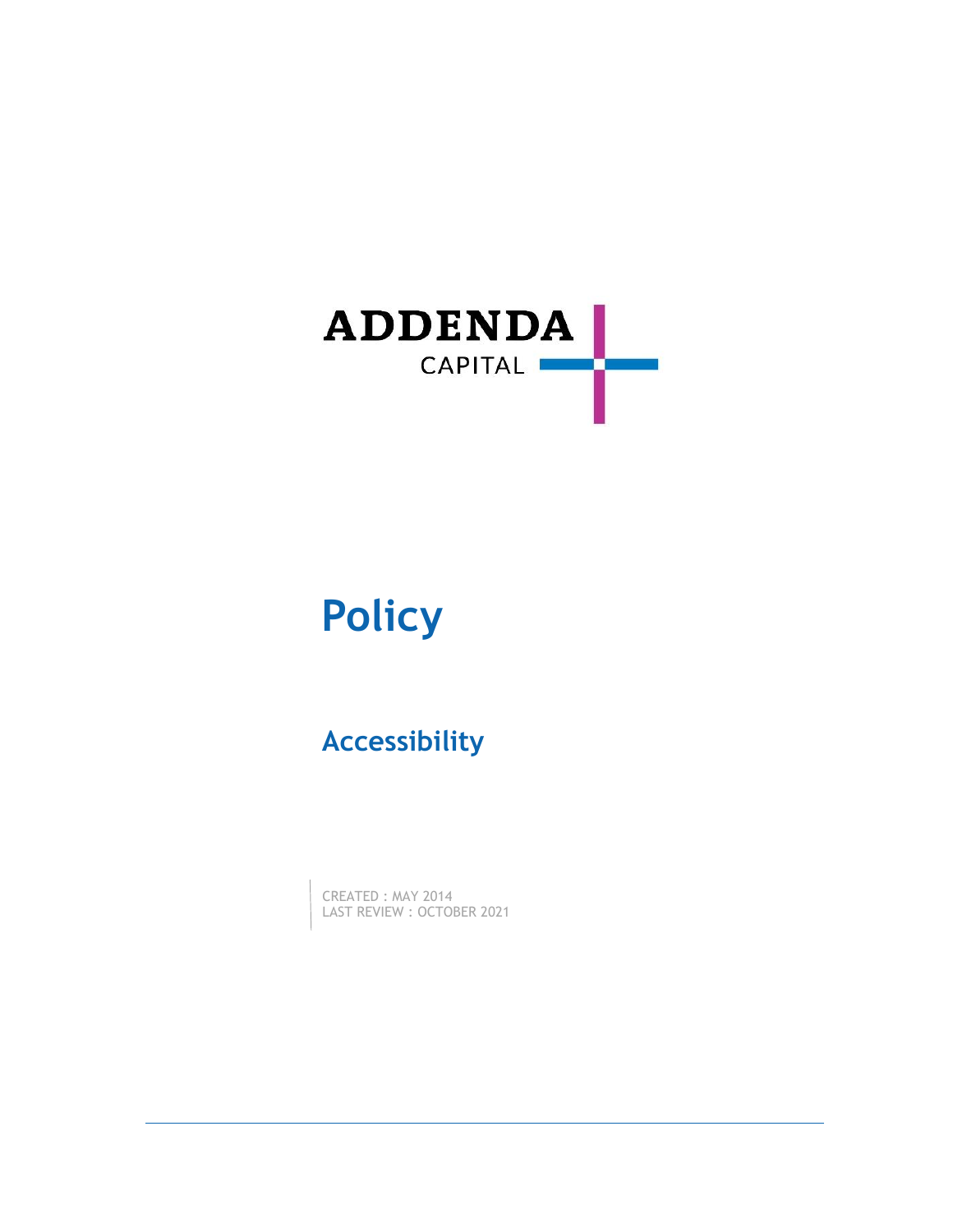# **Table of Content**

|  | 1. Statement of Commitment to Creating and Maintaining Accessibility |                                                                                                                                                                                                                                |                        |  |
|--|----------------------------------------------------------------------|--------------------------------------------------------------------------------------------------------------------------------------------------------------------------------------------------------------------------------|------------------------|--|
|  |                                                                      |                                                                                                                                                                                                                                |                        |  |
|  |                                                                      | $\sim$ 2                                                                                                                                                                                                                       |                        |  |
|  |                                                                      | 2.1 Disability 2012 2020 2021 2021 2022 2024 2022 2024 2022 2024 2022 2024 2022 2024 2022 2024 2022 2024 2022 2024 2022 2024 2022 2022 2022 2022 2024 2022 2022 2022 2024 2022 2022 2022 2022 2022 2022 2022 2022 2022 2022 20 |                        |  |
|  |                                                                      |                                                                                                                                                                                                                                | $\frac{1}{\sqrt{3}}$ 3 |  |
|  |                                                                      |                                                                                                                                                                                                                                |                        |  |
|  |                                                                      |                                                                                                                                                                                                                                |                        |  |
|  |                                                                      |                                                                                                                                                                                                                                |                        |  |
|  |                                                                      |                                                                                                                                                                                                                                |                        |  |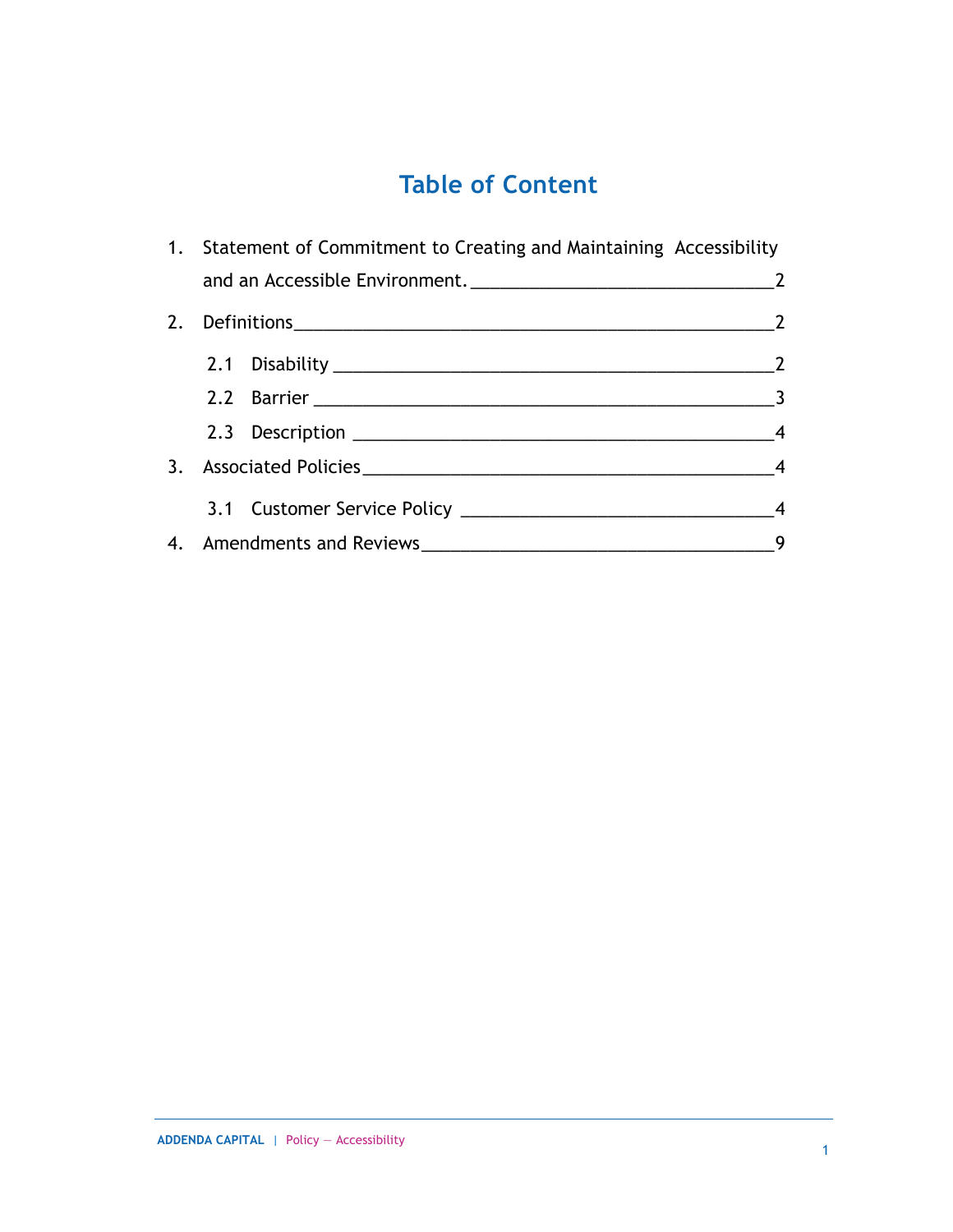### **1. Statement of Commitment to Creating and Maintaining Accessibility and an Accessible Environment.**

Addenda Capital is committed to providing an accessible environment in which all individuals have equal access to Addenda Capital services and programs in a way that respects the dignity and independence of persons with disabilities. This includes creating and fostering an inclusive environment that is considerate and accommodating for all individuals, including people with disabilities. We will continue to prevent barriers by designing inclusive and supportive positive attitudes and preventing attitudes which devalue and limit the potential of persons with disabilities.

Addenda Capital supports the goals of the Accessibility for Ontarians with Disabilities Act (AODA) and will establish policies, practices and procedures which are consistent with the accessibility standards established under the AODA, including accessible customer service, information and communication, employment, the built environment and transportation.

In working towards its goals under this Statement, Addenda Capital is committed to becoming a barrier free environment and meeting the requirements of all existing legislation and its own policies and goals related to identifying, removing and preventing barriers to people with disabilities that might interfere with their ability to make full use of the services provided by Addenda Capital.

## **2. Definitions**

#### **2.1 Disability**

In accordance with Human Rights legislation, a disability is defined as follows:

- **a) Any degree of physical disability, infirmity, malformation or disfiguration caused by bodily injury, birth defect or illness and includes but is not limited to:**
	- Diabetes mellitus;
	- Epilepsy;
	- A brain injury;
	- Any degree of paralysis;
	- Amputation;
	- Lack of physical coordination;
	- Blindness or visual impediment;
	- Deafness or hearing impediment;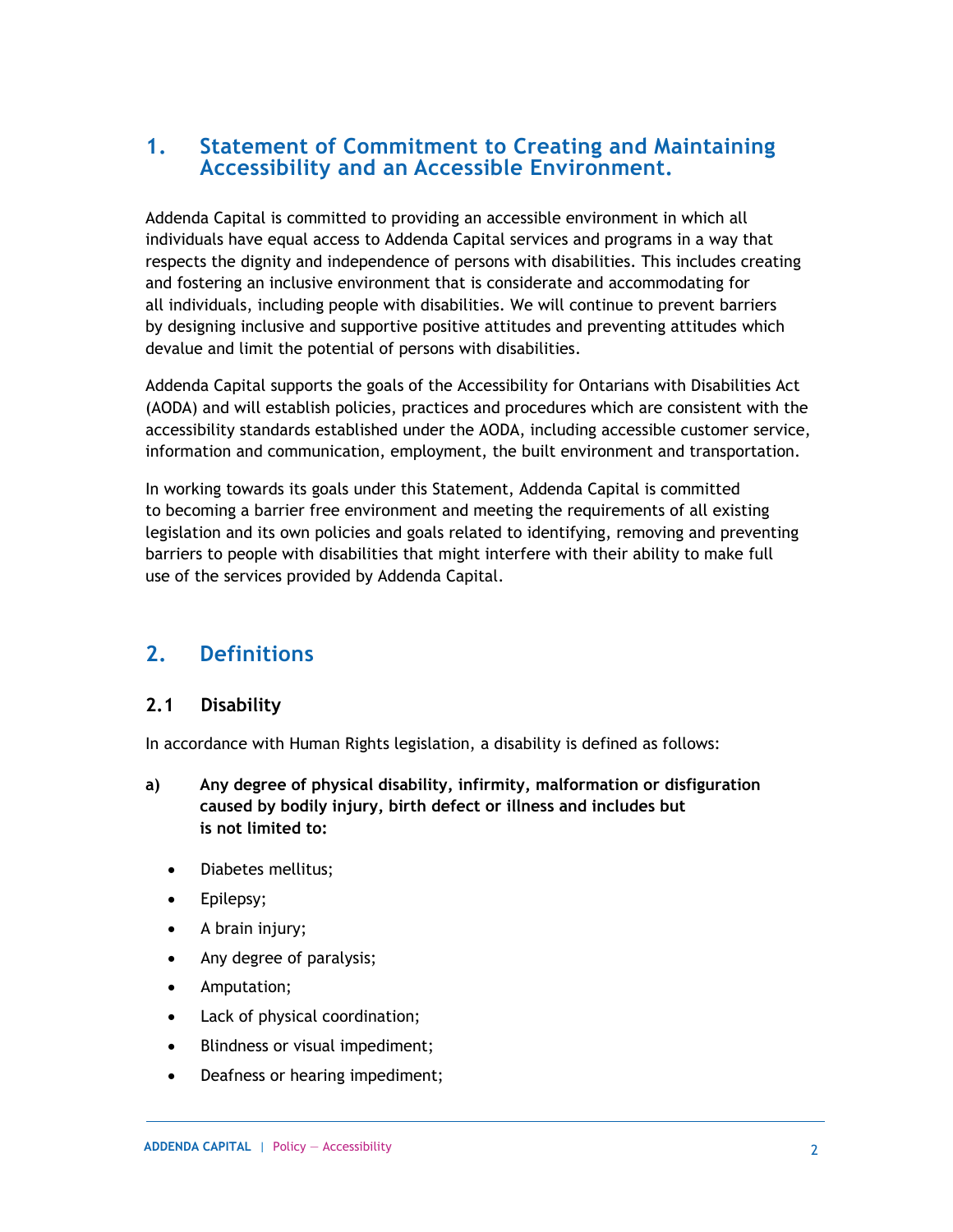- Muteness or speech impediment; or
- Physical reliance of a guide dog or other animal, or on a wheelchair or another remedial appliance or device.
- **b) A condition of mental impairment or a developmental disability;**
- **c) A learning disability, or a dysfunction in one or more of the processes involved in understanding or using symbols or spoken language;**
- **d) A mental disorder; or**
- **e) An injury or disability for which benefits were claimed or received under the insurance plan established under the Workplace Safety and Insurance Act, 1997.**

#### **2.2 Barrier**

A barrier is anything that prevents a person with a disability from fully taking part in society because of that disability. Some barriers include:

- Physical barriers (e.g. a step at the entrance to the building or a door that is too heavy to be opened by an individual with limited upper body mobility and strength);
- Architectural barriers (e.g. A hallway or door that is too narrow for a wheelchair or scooter);
- Information or communication barriers (e.g. a publication that is not available in large print);
- Attitudinal barriers (e.g. assuming people with a disability cannot perform a certain task when in fact they can or ignoring a customer in a wheelchair);
- Technological barriers (e.g. a website that is not accessible for people who require the use of screen readers);
- Barriers created by policies or practices (e.g. Not allowing animals on the premises, excluding or removing individuals who require the use of service animals);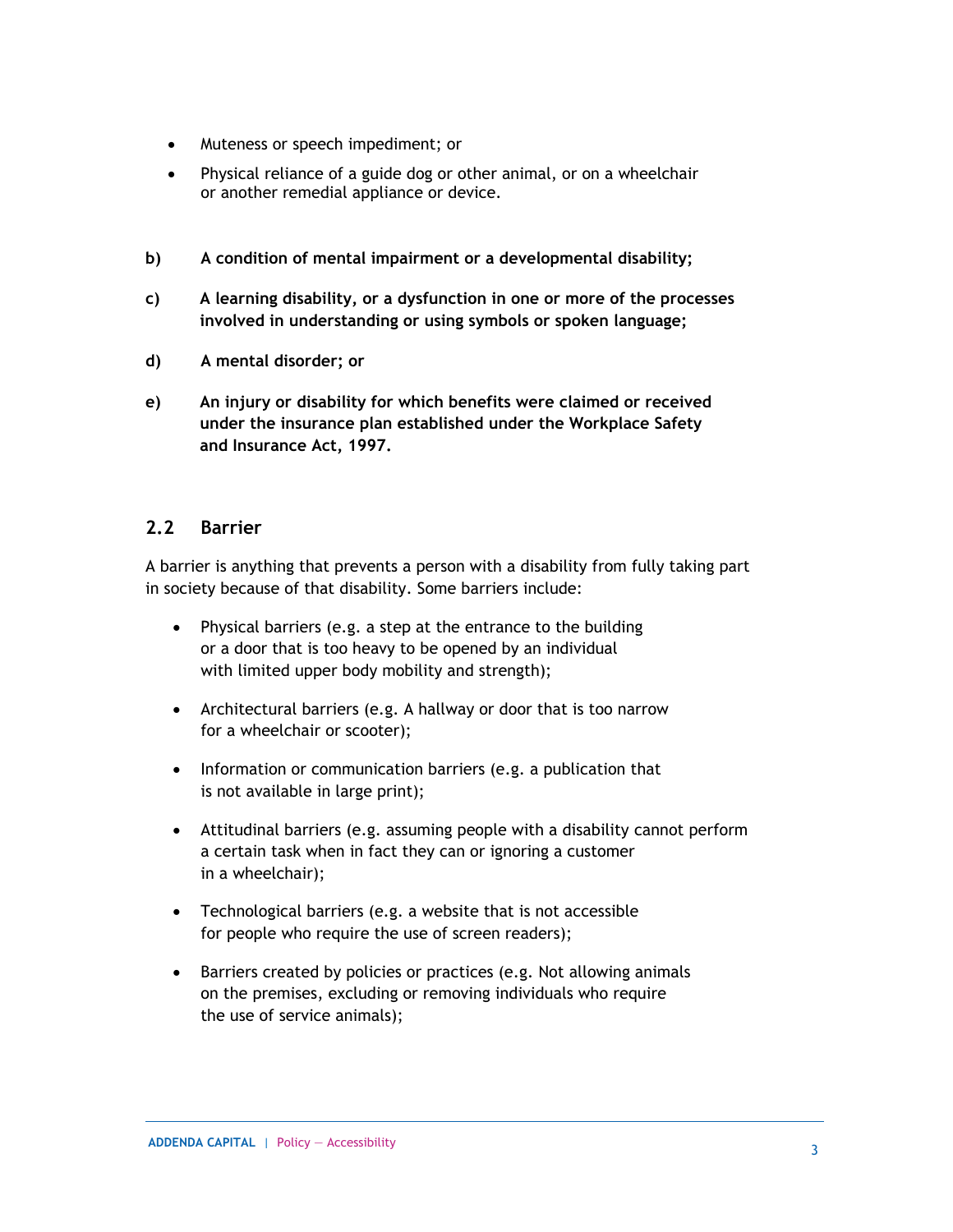### **2.3 Description**

Addenda Capital is committed to reducing/eliminating barriers in its environment for staff, clients and customers with disabilities as well as providing services to these individuals in accordance with the requirements of all Human Rights legislation and other provincial legislation such as AODA. As legislation changes and develops, Addenda Capital will review, and change as necessary, its policies, practices and procedures to reflect any changes made in legislation.

To achieve this goal, Addenda Capital will endeavour to take the following steps:

- **a) Identification of Barriers;**
- **b) Removal of Identified Barriers;**
- **c) Prevention of Barriers;**
- **d) Increase Awareness of Accessibility Initiatives at all levels of the organization;**
- **e) Promotion of compliance policies and procedures with respect to accessibility to both staff and clients.**

### **3. Associated Policies**

#### **3.1 Customer Service Policy**

#### **a) Purpose**

Addenda Capital Accessibility Policy and Statement of Commitment to providing accessible customer service gives guidance to the delivery of services to people with disabilities, in compliance with requirements of provincial legislation such as Accessibility for Ontarians with Disabilities Act (AODA). This applies to all Addenda Capital staff, volunteers, third party contractors who deal with the public on behalf of Addenda Capital, and those who are involved in Addenda Capital policy and procedure development.

The Senior Management of Addenda Capital is committed to, and will work to improve access and opportunity for people with disabilities by identifying, removing and preventing barriers that might interfere with their ability to make full use of the services. They will foster an inclusive and accessible business environment for people of all needs and abilities. Should there be any unexpected accommodations that need to be made to allow an individual access to our environment; Addenda Capital will make the necessary provisions to allow access.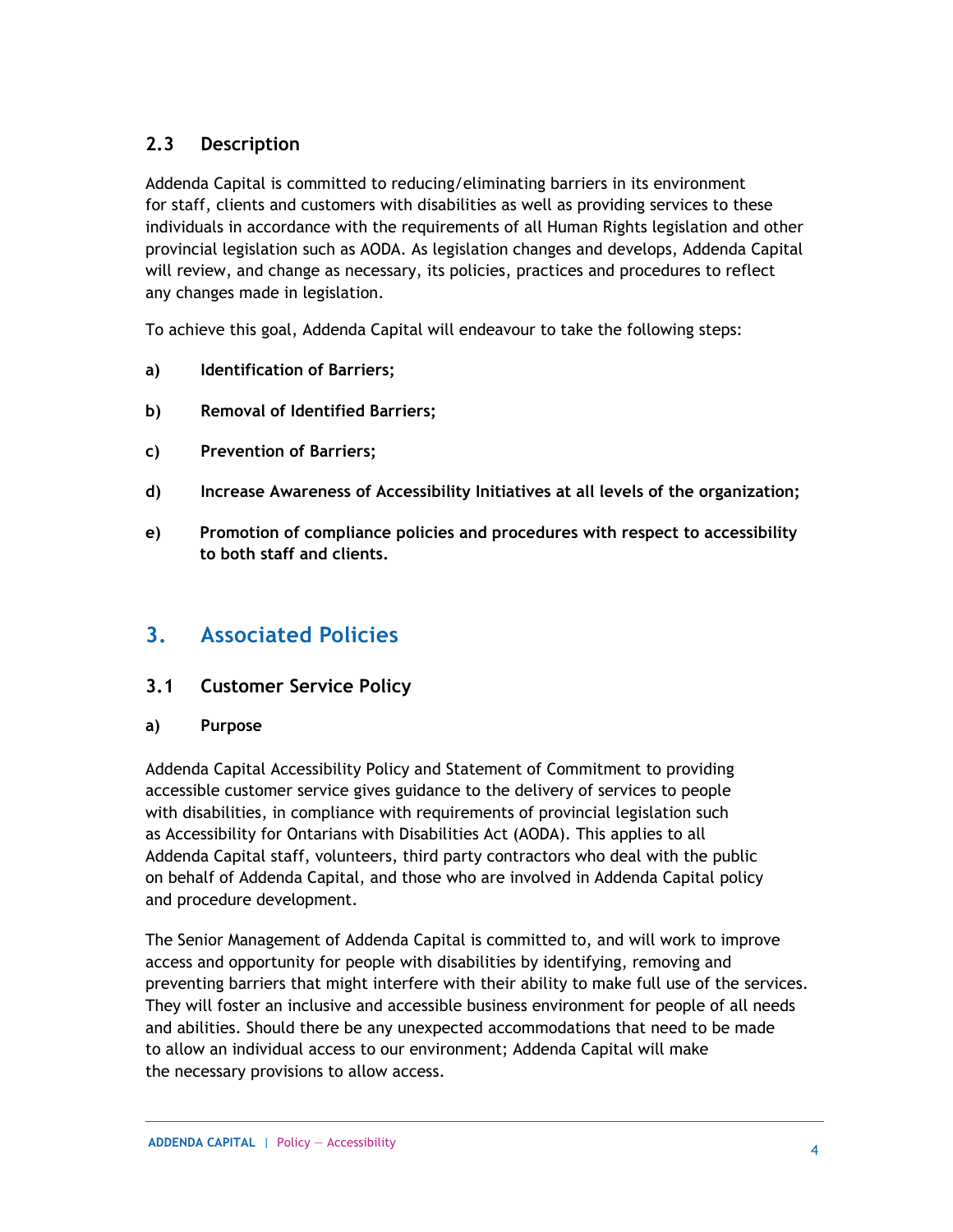#### **b) Policy**

#### **Customer Service Philosophy**

Addenda Capital goal is to deliver exceptional customer service that meets and exceeds customer expectations. We endeavor to service our customers in a manner that reflects the principles of dignity, independence, integration and equal opportunity.

Our commitment is to provide all customers, including those living with disabilities, the same opportunity to access our goods and services and benefit from those goods and services in the same place and in a similar way.

#### **c) Guiding Principles**

The following guiding principles clarify expected attitudes and behaviours in daily work life with customers and each other:

- Respect: Each of us will demonstrate honesty, integrity and belief in people.
- Ownership: Each of us is accountable for creating an environment that contributes to the success of our customers and each other.
- Collaboration: Each of us has an important role in working together for a common purpose.
- Continuous Improvement: Each of us is committed to ongoing improvement in all we do to anticipate and exceed needs as they evolve.

#### **d) Providing Goods and Services to People with Disabilities**

Addenda Capital is committed to excellence in serving all customers including persons with disabilities by removing barriers to their full participation that might arise in the course of doing business as follows:

- Communication: We will communicate with people with disabilities in ways that take into account their disability. We will train staff who communicate with customers on how to interact and communicate with people with various types of disabilities.
- Telephone Services: We are committed to providing fully accessible telephone interface to our clients and potential clients. We will train staff to communicate with customers over the telephone in clear and plain language and to speak clearly and slowly if required by the customer. We will offer to communicate with customers using email if telephone communication is not suitable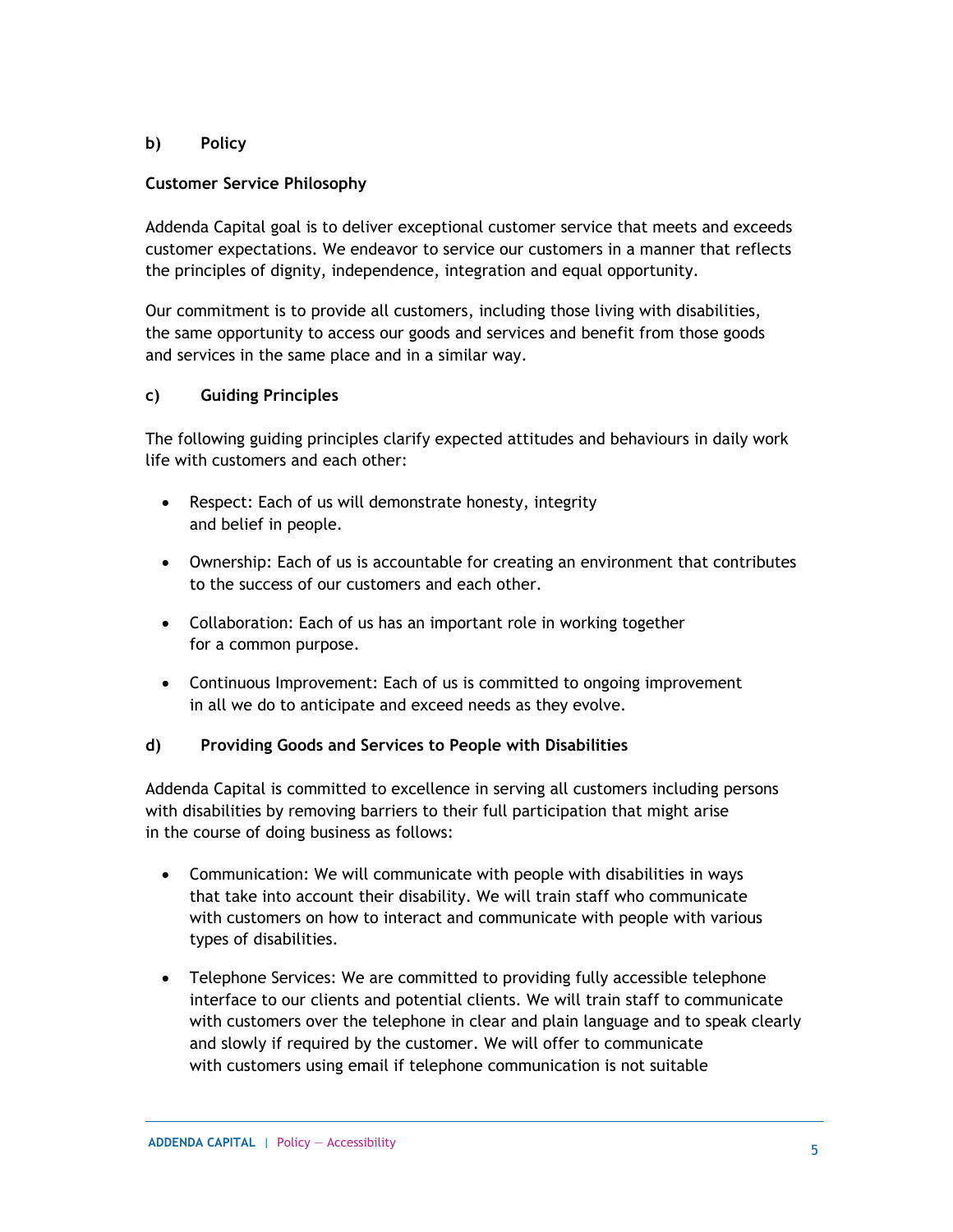to their communication needs or is not available. Training will be provided on how to use the Relay system and TTY (teletypewriter) when needed.

- Assistive Devices: We are committed to serving people with disabilities who use assistive devices to obtain, use or benefit from our goods and services and as such, clients are free to use their personal assistive devices in any Addenda Capital environment. Addenda Capital offers other measures that may assist our clients while on site and we will ensure that our staffs are familiar with the various assistive devices that may be used by clients including: elevators, escalators, wheelchair ramps and automatic doors. Assistive devices for access to specific services shall be kept in good working order and the public shall be informed of their availability.
- Billing: We are committed to providing accessible invoices to all of our customers. We will answer any questions customers may have about the content of the invoice in person, by telephone or email.
- Documentation: All published documents can be available in hard copy, large print and email if requested.

#### **e) Service Animals**

Staff, volunteers and third party contractors shall accommodate the use of service animals by people with disabilities who are accessing our services and facilities.

A guide dog is defined in Section One of the Blind Persons' Rights Act. To be considered a service animal under this Customer Service Policy, it must be readily apparent that the animal is being used because of a person's disability or the person with a disability must provide a letter from a physician or nurse confirming that it is required because of his or her disability.

#### **f) Support Persons**

Where a person with a disability is accompanied by a support person, Addenda Capital staff, volunteers and third party contractors shall ensure that both persons are permitted to enter the premises together and shall ensure that the person with a disability can access the support person while on the premises.

A support person is a person who accompanies the person with a disability in order to help with communication, mobility, personal care or medical needs or with the access to goods or services. The support person can be a paid support worker, volunteer, a friend or a family member.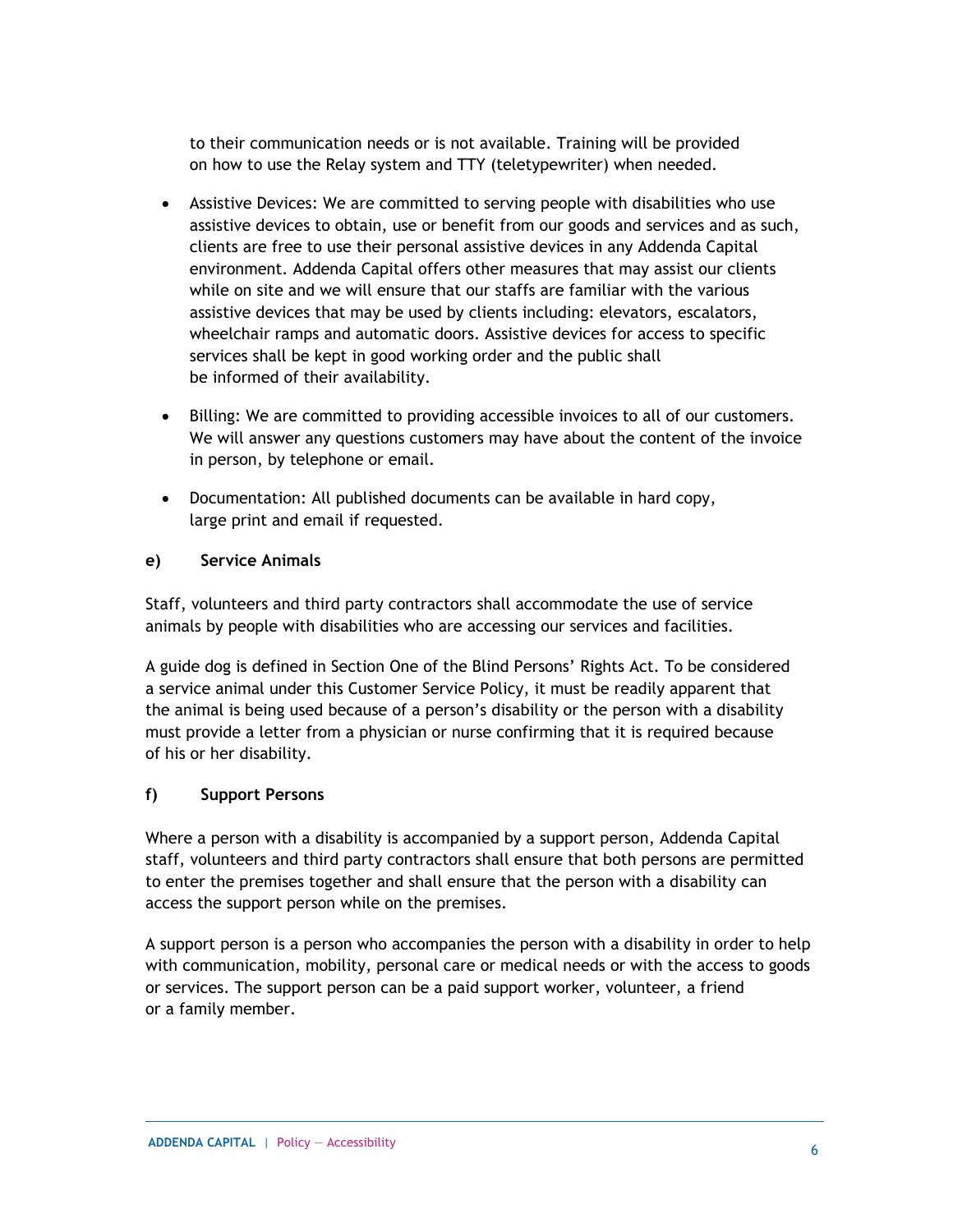#### **g) Notice of Temporary Disruption**

Addenda Capital will provide customers with notice in the event of a planned or unexpected disruption in the facilities or services usually used by persons with disabilities. This notice will include information about the reason for the disruption, its anticipated duration, and a description of alternative facilities or services, if available.

Notice of a service disruption will be placed in a conspicuous area and/or communicated by any method deemed to be reasonable under the circumstances.

#### **h) Training of Staff**

Addenda Capital will provide training to all staff and others who deal with the public as well as those who are involved in the development of corporate policies, practices and procedures. Addenda Capital will also ensure that the staff of any third parties acting on their behalf, have received training on serving our clients with disabilities.

Training will cover the following:

- How to interact and communicate with people with various types of disabilities.
- How to interact with people with disabilities who use an assistive device or require the assistance of a service animal or a support person.
- How to use any of Addenda Capital assistive devices.
- What to do if a person with a disability is having difficulty accessing Addenda Capital goods and services.
- Addenda Capital policy, practice and procedures relating to the Customer Service Policy.
- Those involved in policy development will receive additional training about providing goods or services to the public or third parties.

Training for new staff members will occur within the first month of employment as part of Addenda Capital orientation training for new staff. Ongoing training will be provided to all staff with respect to any changes to Addenda Capital policies, practices and procedures.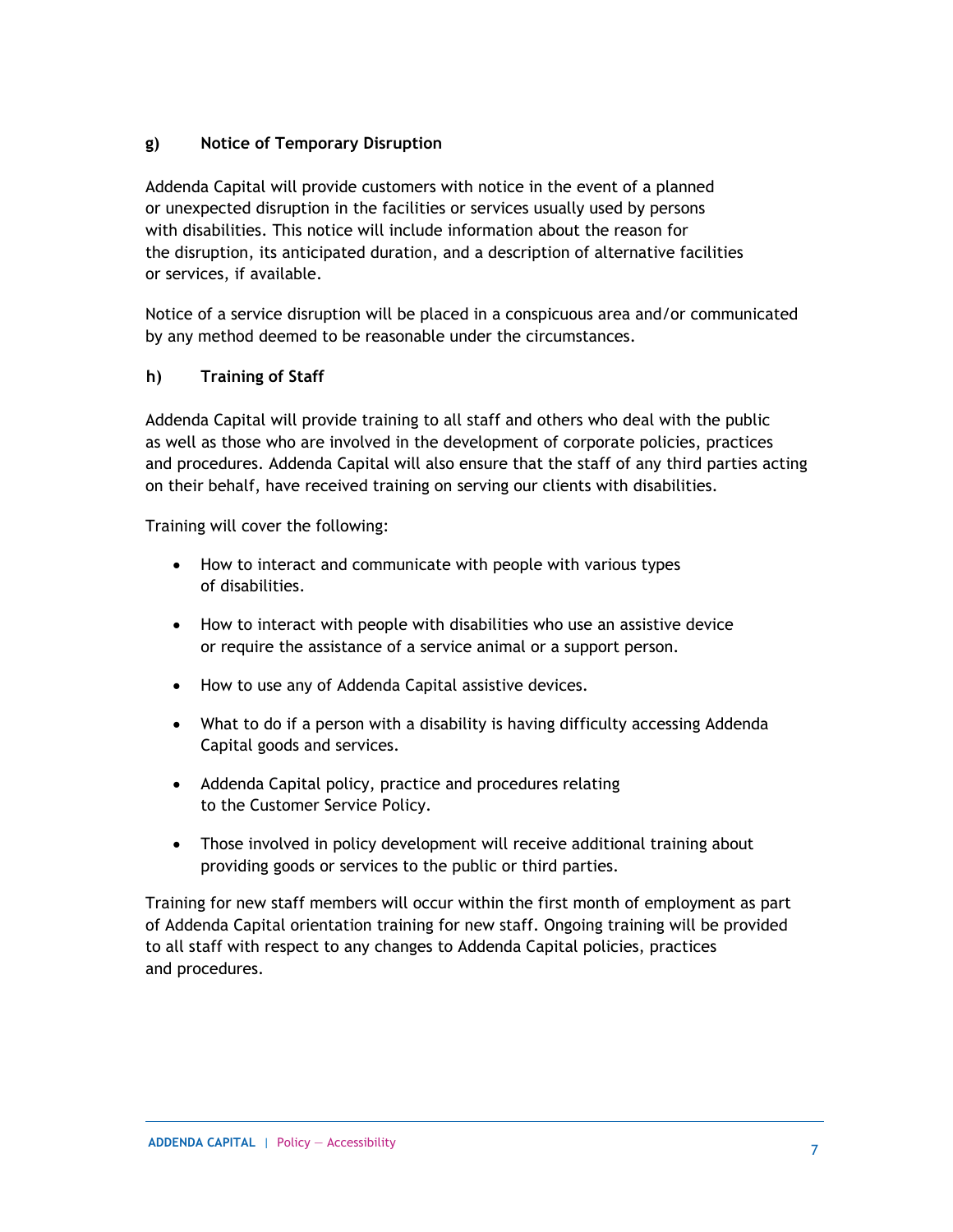#### **i) Communication and Feedback Process**

Documentation that describes our accessibility commitments will be maintained on Addenda Capital website and provided to individuals, upon request, in the appropriate format.

Comments on our services and how well those expectations are being met are welcome and appreciated. Addenda Capital will thoroughly review all customer feedback, investigate its relevance to our Customer Service Policy and to our accessibility commitments, and determine actions or steps to rectify to the customer's satisfaction.

Feedback regarding the way in which Addenda Capital provides goods and services to persons with disabilities can be shared through our website, by email, verbally or in written format.

#### **j) Questions Concerning This Policy**

Any client questions about this policy should be referred to: [conformite@addenda-capital.com](mailto:conformite@addenda-capital.com)

Internal questions should be directed to the Chief Compliance Officer.